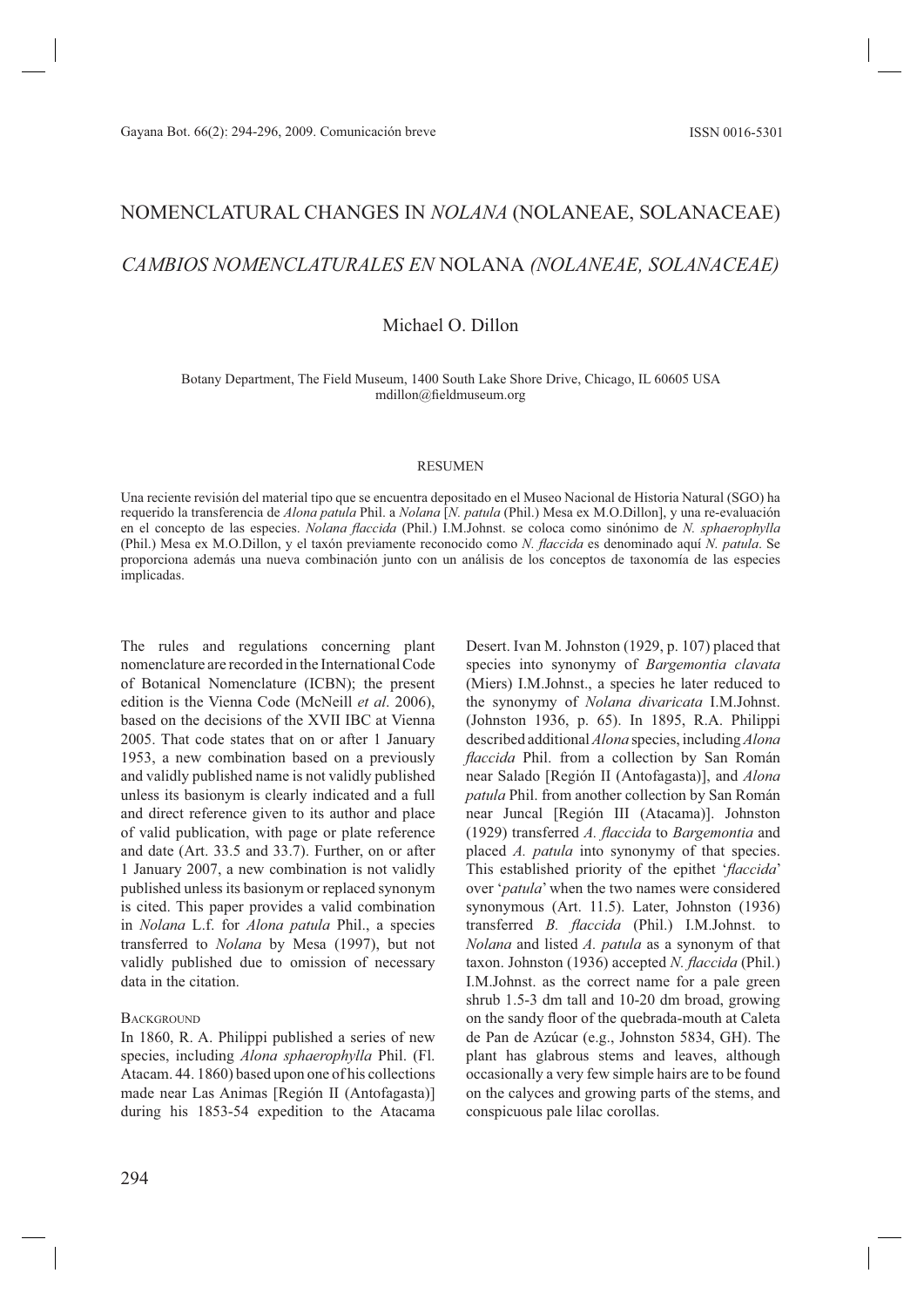#### Nolana Nomenclature: DILLON, M.

Mesa (1981) placed *Alona flaccida*, *A. patula*, and A. sphaerophylla Phil. into synonymy of his *Nolana leptophylla* (Miers) I.M.Johnst. ssp. *mollis* (Phil.) Mesa; however, in 1997, he re-visited the group, removed the three names from synoymy and, recognizing two taxa at the rank of species, published combinations in *Nolana* for the names A. patula and A. sphaerophylla. Mesa failed to provide full and direct references to the basionyms in *Alona*, as required by the Vienna Code (Art. 33.4), therefore his proposed combinations were not validly published. Moreover, Mesa incorrectly treated N. flaccida, the name which had priority, as a synonym of N. patula.

When I began my investigations in Nolana, I initially accepted Johnston's application of the name N. flaccida, assuming that N. patula was indeed a synonym. A superficial examination of the type material of *Alona flaccida* (lectotype, SGO 042659) in 2000, showed it to be lacking flowers or fruits, and type material of A. patula (SGO 042657) was deemed to be conspecific.

Type material of *Alona sphaerophylla* was examined (SGO 055082) in the same year. It appeared to be distinct and subsequent field study in the region of the type locality confirmed the taxonomic validity of the species. It had a combination of characters not found in other species known to the author, including one notable character, its small, nearly oval leaves, 3-5 mm long and cuneate petioles and 3-5 trichomes projecting laterally. Molecular studies (Dillon et al. 2007; Tu et al. 2008) also confirmed the taxonomic distinctness of this species; therefore, a combination in *Nolana*, N. sphaerophylla, was published by Dillon (2007). A re-examination of the lectotype of Alona flaccida in June 2009, revealed that it shares the unique leaf trichome character with N. sphaerophylla (Phil.) Mesa ex M.O.Dillon, that the specimen must be considered conspecific with the type of N. sphaerophylla, and that the two names are, therefore, synonymous. Since the name Alona sphaerophylla (1860) has priority over A. flaccida (1895), the basionym of Nolana flaccida, the correct name for the taxon is N. sphaerophylla. Aldo Mesa had made the same observations which were discussed in an unpublished manuscript.

This discovery leaves the taxon to which the type of *Alona patula* belongs without a name in Nolana. Mesa's failure, in 1997, to provide a full and complete reference to the basionym means

that the combination *Nolana patula* is yet to be published. That error is corrected here and the necessary information is provided for a validly published transfer.

#### **TAXONOMY**

Nolana patula (Phil.) Mesa ex M.O. Dillon, comb. nov.

Basionym: Alona patula Phil., Anales Univ. Chile 91. 39. 1895. TYPE: Chile. Región III (Atacama). Juncal, 1884-85, San Román s.n. (lectotype, SGO 042657; isolectotype, SGO 055080).

### **ACKNOWLEDGMENTS**

The author thanks the staff at the Museo Nacional de Historia Natural for facilitating access to types. Fred Barrie is acknowledged for reviewing the manuscript. The paper benefited from comments in the review process. Ongoing research has been supported by grants from National Science Foundation (DEB 0415573, DEB 9801297, DEB 8513205) and the Bankard Latin American Research Fund (The Field Museum).

#### **REFERENCES**

- DILLON, M.O. 2007. Nolana sphaerophylla (Phil.) Mesa ex M.O.Dillon, En: F.O. Zuloaga, O. Morrone & M.J. Belgrano, Novedades taxonómicas y nomenclaturales para la flora del Cono Sur de Sudamérica / Taxonomical and nomenclatural novelties for the Vascular Flora of the Southern Cone of South America. Darwiniana 45(2):  $236 - 241$
- DILLON, M.O., T. TU, A. SOEJIMA, T. YI, Z. NIE, A. TYE & J.WEN. 2007. Phylogeny of Nolana (Solanoideae-Solanaceae) inferred from granule-bound starch synthase I (GBSSI or Waxy) marker. Taxon 56:  $1000 - 1011.$
- JOHNSTON, I.M. 1929. Papers on the flora of northern Chile. Contribution of the Gray Herbarium  $4(85):1-180.$
- JOHNSTON, I.M. 1936. A study of the Nolanaceae. Proceedings of the American Academy of Arts and Sciences 112: 1-83.
- MESA-M., A. 1981. Nolanaceae. Flora Neotropica Monograph 26: 1-197.
- MESA-M., A. 1997. Nolanáceae de Distribución Chileno-Peruana: su status taxonómico. Boletín del Museo Nacional de Historia Natural de Chile 46: 23-32.